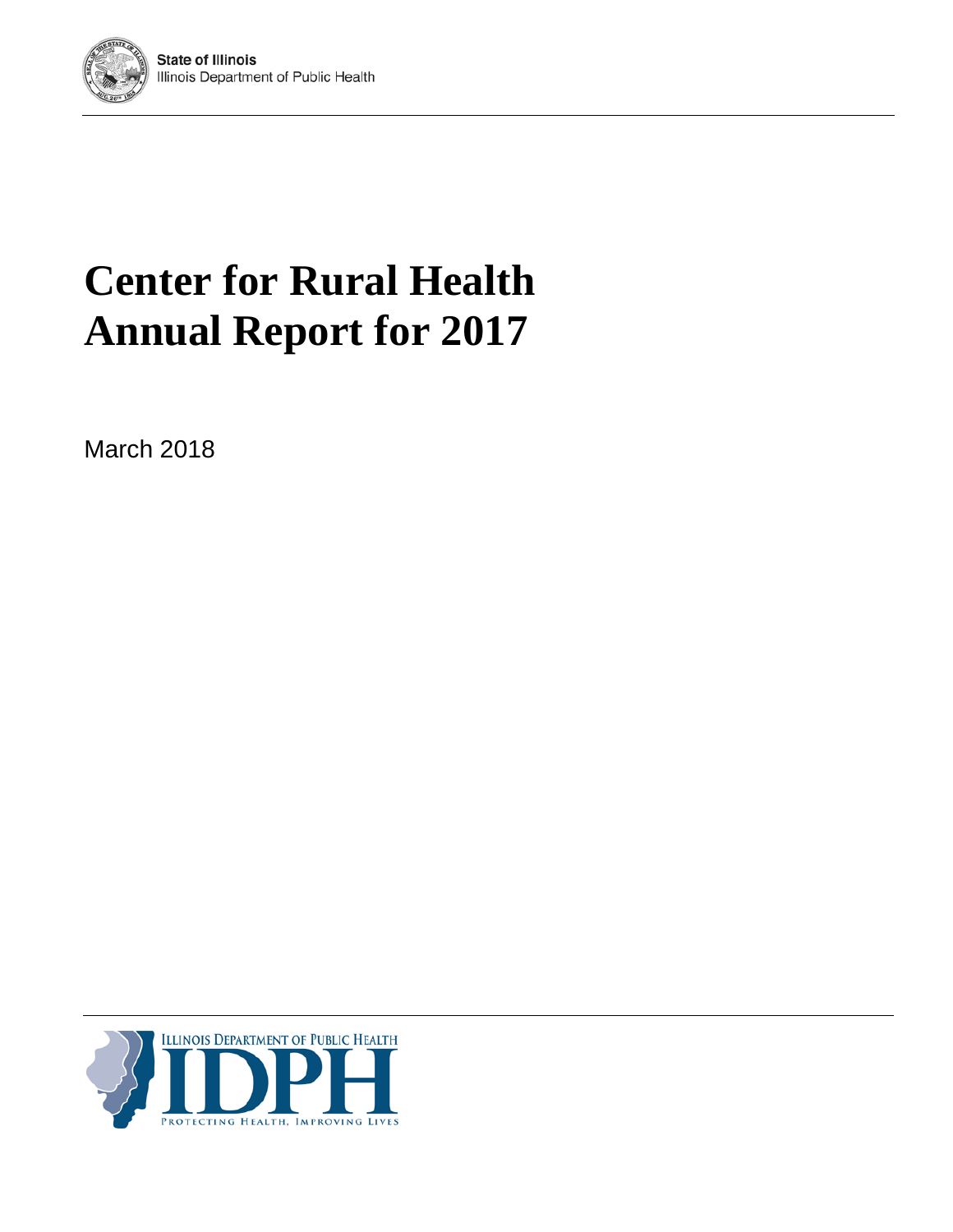

525-535 West Jefferson Street · Springfield, Illinois 62761-0001 · www.dph.illinois.gov

March 1, 2018

Honorable Tim Anderson Secretary of the Senate 401 Capital Building Springfield, Illinois 62706

Honorable Timothy D. Mapes Clerk of the House 402 Capital Building Springfield, Illinois 62706

Dear Secretary Anderson and Clerk Mapes:

Pursuant to Section Nine of the Family Practice Residency Act [110 ILCS 935/9], Section 640(d) of the Public Health Powers and Duties Law [20 ILCS 2310/2310-640(d)], Section 25 of the Podiatric Scholarship and Residency Act [110 ILCS 978/25], and Section 35 of the Psychiatry Practice Incentive Act [405 ILCS 100/35], the Illinois Department of Public Health is required to report annually to the General Assembly on the activities and progress made in relation to the grants, educational loan repayment, and scholarship programs associated with these statutes.

Attached is the report for 2017. It contains information and details regarding other programs in the Center for Rural Health, including project descriptions, grant awards, and project status.

Very truly yours,

Nicar Shah

Nirav D. Shah, M.D., J.D. **Director**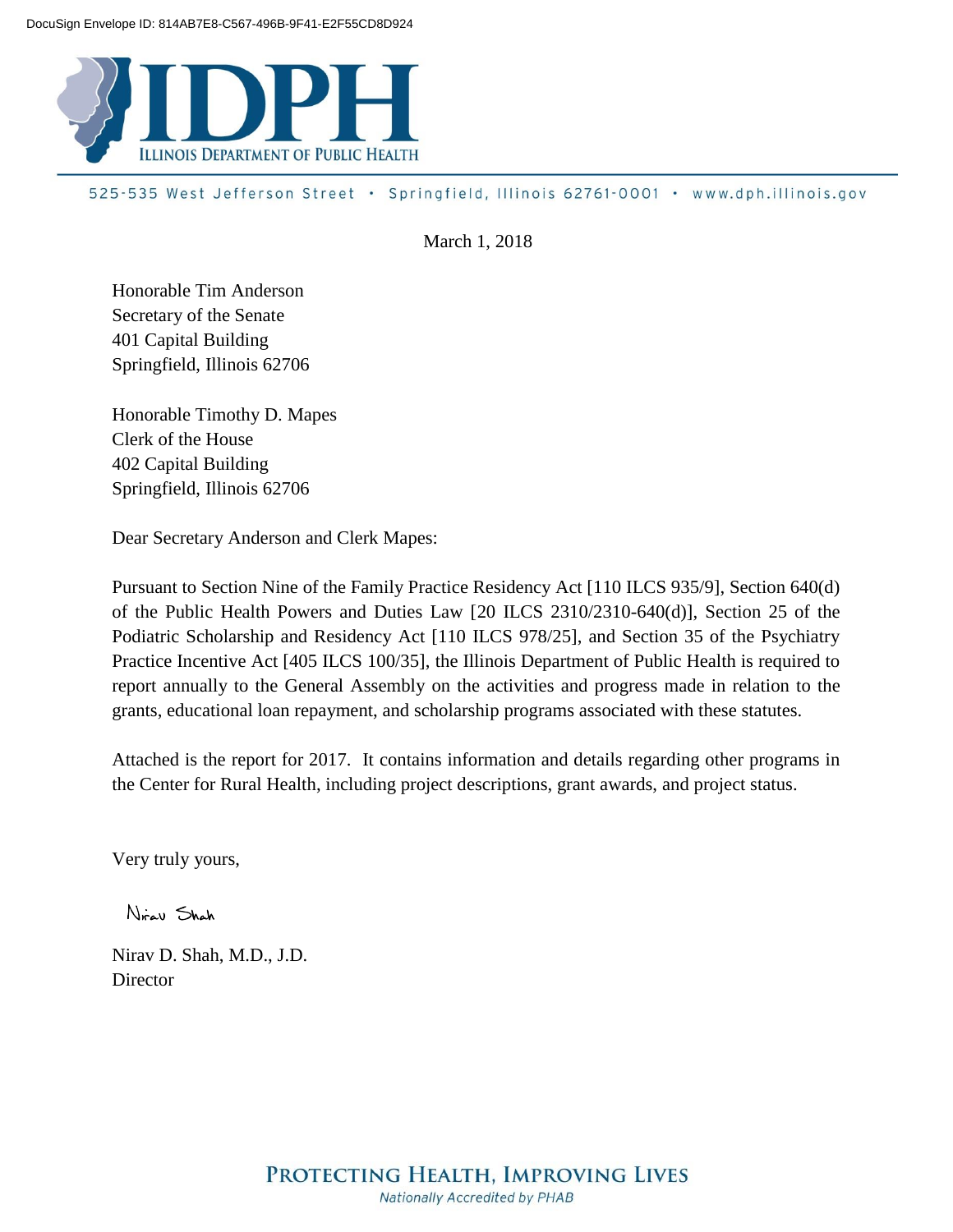

# **Illinois Department of Public Health Center for Rural Health Annual Report for 2017 to the General Assembly**

# **INTRODUCTION**

The Center for Rural Health (CRH) was formed in 1989, stemming from a recommendation by the Governor's Rural Health Task Force. A center within the Illinois Department of Public Health (IDPH), CRH seeks to enhance the health status of rural and underserved residents by improving access to primary health care and encouraging community involvement in health issues.

The following services are provided by CRH:

- Technical assistance to community organizations and health care providers
- Serves as a clearinghouse for health professionals seeking practice opportunities in rural and underserved areas and for communities and facilities seeking additional professionals
- Identifies areas, facilities, and population groups that need additional health care providers
- Offers scholarship and loan repayment programs for several professional disciplines
- Receives and distributes information from local, State, and national partners describing both new and ongoing programs, grant opportunities, and research projects
- Participates on boards, task forces, and committees at both the State and national levels that address rural health issues and shares knowledge in response to requests for assistance
- Administers grant programs to improve the availability of and access to primary care services

#### **PROGRAMS**

# **HOSPITAL CAPITAL INVESTMENT**

Public Act 96-0037 mandated IDPH establish a hospital capital grant program. Grants can be used to:

- 1. Renovate buildings to address life/safety code standards;
- 2. Maintain, improve, renovate, expand, or construct buildings;
- 3. Maintain, establish, or improve health information technology and medical equipment; or
- 4. Maintain or improve patient safety, quality of care, or access to care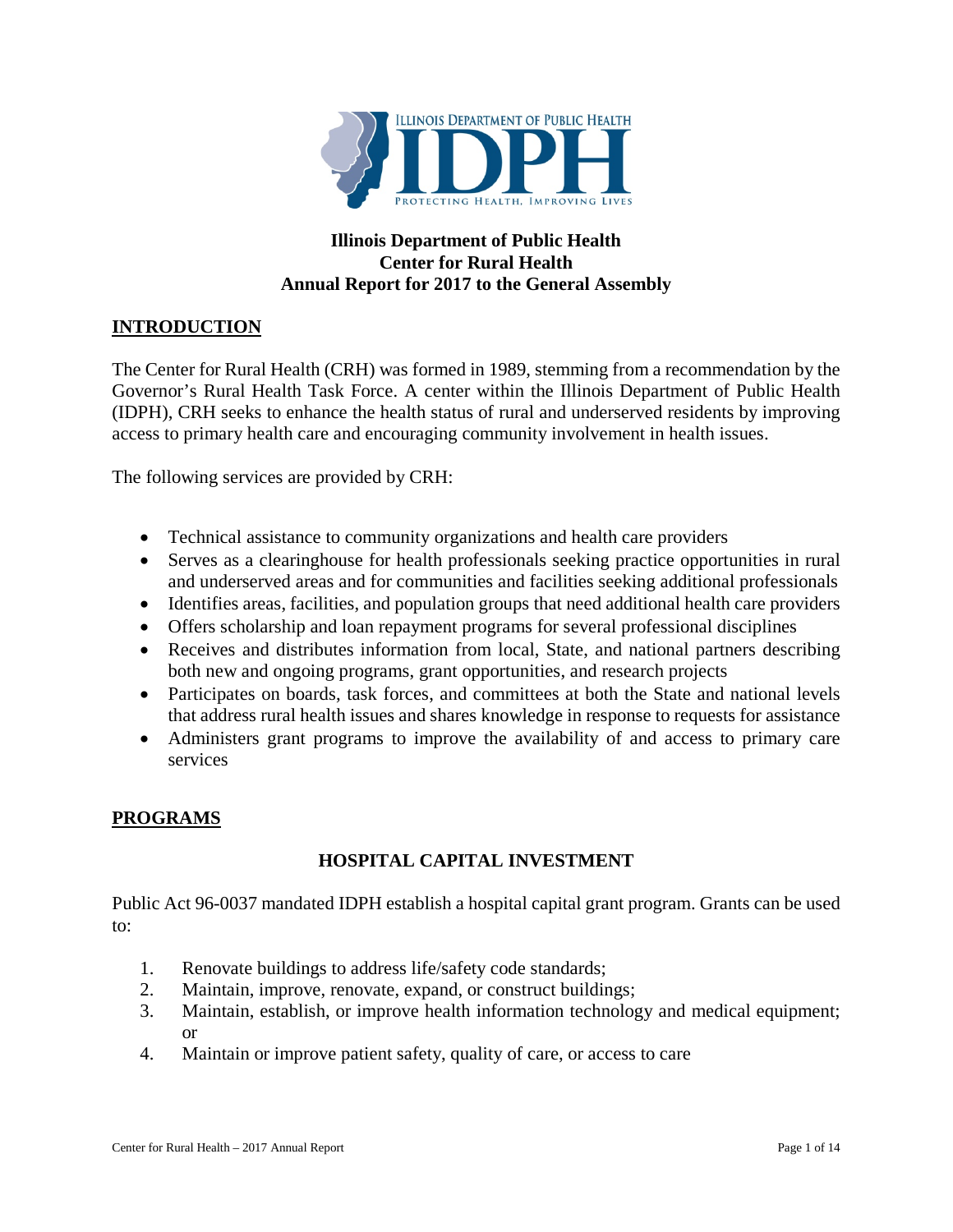The Act created Safety Net Hospital and Community Hospital grants. Safety Net Hospital grants ranged from \$4.6 million to \$7 million per hospital (total awards could not exceed \$100 million) Community Hospital grants averaged \$350,000 per hospital (total awards could not exceed \$50 million). During State fiscal years ("FY") 2012-2014, \$149,354,439 was awarded to hospitals from the Build Illinois Bond Fund.

In 2017, a total of 123 hospitals received grant funding. Twelve grants were awarded to hospitals in Chicago, three to hospitals in Cook County outside of Chicago, 13 to hospitals located in the collar counties (Lake, McHenry, Kane, DuPage, and Will), and 95 to downstate hospitals. Out of the 123 hospitals that received grants, 67 were in rural areas and 56 were in urban areas (see Table One).

| <b>TABLE ONE</b><br><b>Geographic Distribution of Hospital Capital Investment Grants</b> |                                  |                                |  |  |  |  |  |  |
|------------------------------------------------------------------------------------------|----------------------------------|--------------------------------|--|--|--|--|--|--|
| <b>Geographic Designation</b>                                                            |                                  |                                |  |  |  |  |  |  |
| <b>Location</b>                                                                          | <b>Number of Grants</b>          | <b>Percent of Total Grants</b> |  |  |  |  |  |  |
| Chicago                                                                                  | 12                               | 10%                            |  |  |  |  |  |  |
| <b>Cook County</b>                                                                       | 3                                | 2%                             |  |  |  |  |  |  |
| <b>Collar Counties</b>                                                                   | 13                               | 11%                            |  |  |  |  |  |  |
| Downstate                                                                                | 95                               | 77%                            |  |  |  |  |  |  |
| <b>TOTAL</b>                                                                             | 123                              | 100%                           |  |  |  |  |  |  |
|                                                                                          | <b>Urban / Rural Designation</b> |                                |  |  |  |  |  |  |
| <b>Urban / Rural</b>                                                                     | <b>Number of Grants</b>          | <b>Percent of Total Grants</b> |  |  |  |  |  |  |
| Urban                                                                                    | 56                               | 46%                            |  |  |  |  |  |  |
| Rural                                                                                    | 67                               | 54%                            |  |  |  |  |  |  |
| <b>TOTAL</b>                                                                             | 123                              | 100%                           |  |  |  |  |  |  |

Grants for hospitals in Chicago, Cook County, and the collar counties comprised \$101.8 million, while downstate hospitals accounted for \$47.5 million. Of the grants for hospitals in Chicago and Cook County, \$95.4 million were Safety Net Hospital Grants. Hospitals in urban areas, including urban-downstate facilities, received \$122.8 million, while hospitals in rural areas received \$26.5 million (see Table Two).

| <b>TABLE TWO</b>                                                    |                         |                                      |  |  |  |  |  |  |
|---------------------------------------------------------------------|-------------------------|--------------------------------------|--|--|--|--|--|--|
| <b>Financial Distribution of Hospital Capital Investment Grants</b> |                         |                                      |  |  |  |  |  |  |
| Location                                                            | <b>Amount of Grants</b> | <b>Percent of Total Grant Awards</b> |  |  |  |  |  |  |
| Chicago                                                             | \$81,600,000            | 55%                                  |  |  |  |  |  |  |
| <b>Cook County</b>                                                  | \$13,800,000            | 9%                                   |  |  |  |  |  |  |
| <b>Collar Counties</b>                                              | \$6,448,550             | 4%                                   |  |  |  |  |  |  |
| Downstate                                                           | \$47,505,889            | 32%                                  |  |  |  |  |  |  |
| <b>TOTAL</b>                                                        | \$149,354,439           | 100%                                 |  |  |  |  |  |  |
| Urban                                                               | \$122,818,774           | 82%                                  |  |  |  |  |  |  |
| Rural                                                               | \$26,535,665            | 18%                                  |  |  |  |  |  |  |
| <b>TOTAL</b>                                                        | \$149,354,439           | 100%                                 |  |  |  |  |  |  |

IDPH classified projects into four categories: construction/renovation, medical equipment acquisition, information technology, and life/safety code. As seen in Table Three, a majority of grant funds were used for construction/renovation projects or medical equipment acquisition.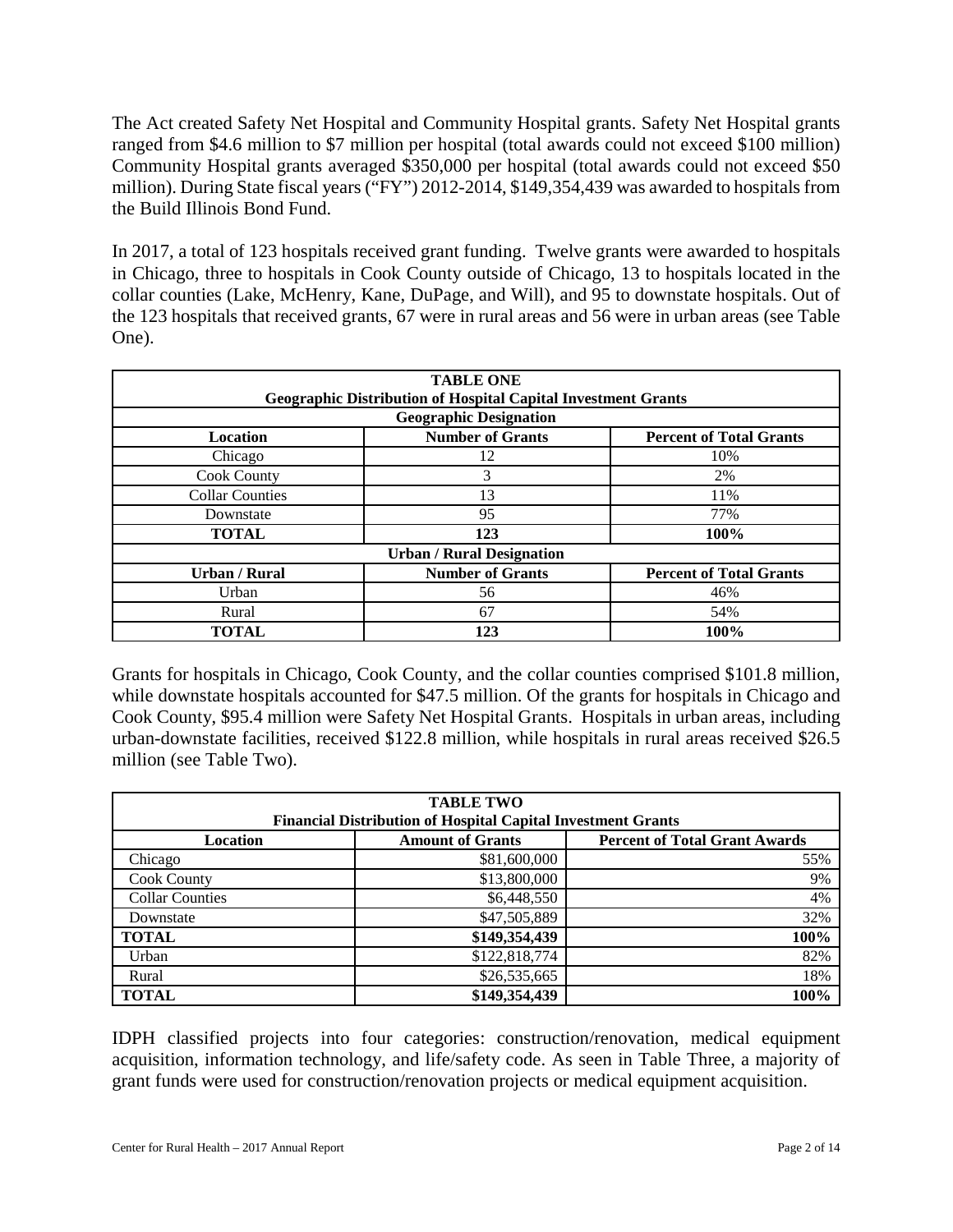| <b>TABLE THREE</b><br><b>Hospital Capital Investment Grants By Project Type</b>                                                                                                             |     |      |               |      |  |  |  |  |  |  |
|---------------------------------------------------------------------------------------------------------------------------------------------------------------------------------------------|-----|------|---------------|------|--|--|--|--|--|--|
| <b>Amount of</b><br><b>Percent of Total</b><br><b>Grants</b><br><b>Percent of</b><br><b>Total Grants</b><br><b>Grant Awards</b><br><b>Funded</b><br><b>Type of Project</b><br><b>Grants</b> |     |      |               |      |  |  |  |  |  |  |
| Construction / Renovation                                                                                                                                                                   | 39  | 32%  | \$100,382,353 | 67%  |  |  |  |  |  |  |
| Medical Equipment Acquisition                                                                                                                                                               | 56  | 45%  | \$38,399,757  | 26%  |  |  |  |  |  |  |
| <b>Information Technology</b>                                                                                                                                                               | −   | 6%   | \$2,571,743   | 2%   |  |  |  |  |  |  |
| Life / Safety Code                                                                                                                                                                          | 21  | 17%  | \$8,000,586   | 5%   |  |  |  |  |  |  |
| <b>TOTAL</b>                                                                                                                                                                                | 123 | 100% | \$149,354,439 | 100% |  |  |  |  |  |  |

Although grantees were not required to contribute financially or match funds for their grants, many hospitals provided additional monies to supplement their projects. Including the grantees' financial contributions, costs for all projects totaled \$265.8 million. Overall, grantees contributed \$116.4 million (44%) toward the projects' costs, while IDPH grants funded \$149.4 million (56%).

All 123 projects are complete and the grants are closed.

# **PODIATRIC SCHOLARSHIP**

The Podiatric Scholarship and Residency Act [110 ILCS 978] was established in 1993 to increase access to podiatric services for Illinois residents. The Act authorizes grants to podiatric medicine residency programs, scholarships to podiatric medical students, and a loan repayment program for podiatric physicians who agree to practice in designated shortage areas.

To date, IDPH has not received funding for podiatric medicine residency grants or loan repayment for podiatric physicians. Funds have been appropriated only for the scholarship program.

Funding for scholarships comes from podiatric physicians' license fees deposited into the Illinois State Podiatric Disciplinary Fund (see Section 19 of the Podiatric Medical Practice Act of 1987 [225 ILCS 110/19]). From the amount deposited into this fund, \$200,000 is appropriated to IDPH for scholarships. Podiatric physicians' licenses are renewed biennially, requiring the \$200,000 appropriation to be divided equally between two program years. Thus, \$100,000 is available each fiscal year. Since FY 94, IDPH has provided \$780,915 in scholarship funds (see Table Five).

To be eligible for a scholarship, an applicant must meet the following criteria:

- 1. Be an Illinois resident at the time of application;
- 2. Be studying podiatric medicine in a podiatric medical school in Illinois; or
- 3. Be accepted for enrollment in a podiatric medical school in Illinois;
- 4. Exhibit financial need; and
- 5. Agree to practice in a health professional shortage area as a podiatric physician (one year for each year he or she is a scholarship recipient).

Rosalind Franklin University of Medicine and Science (North Chicago) is the only podiatric medical school in Illinois. To receive a scholarship, an applicant would need to demonstrate that he or she has been accepted to or attends this school.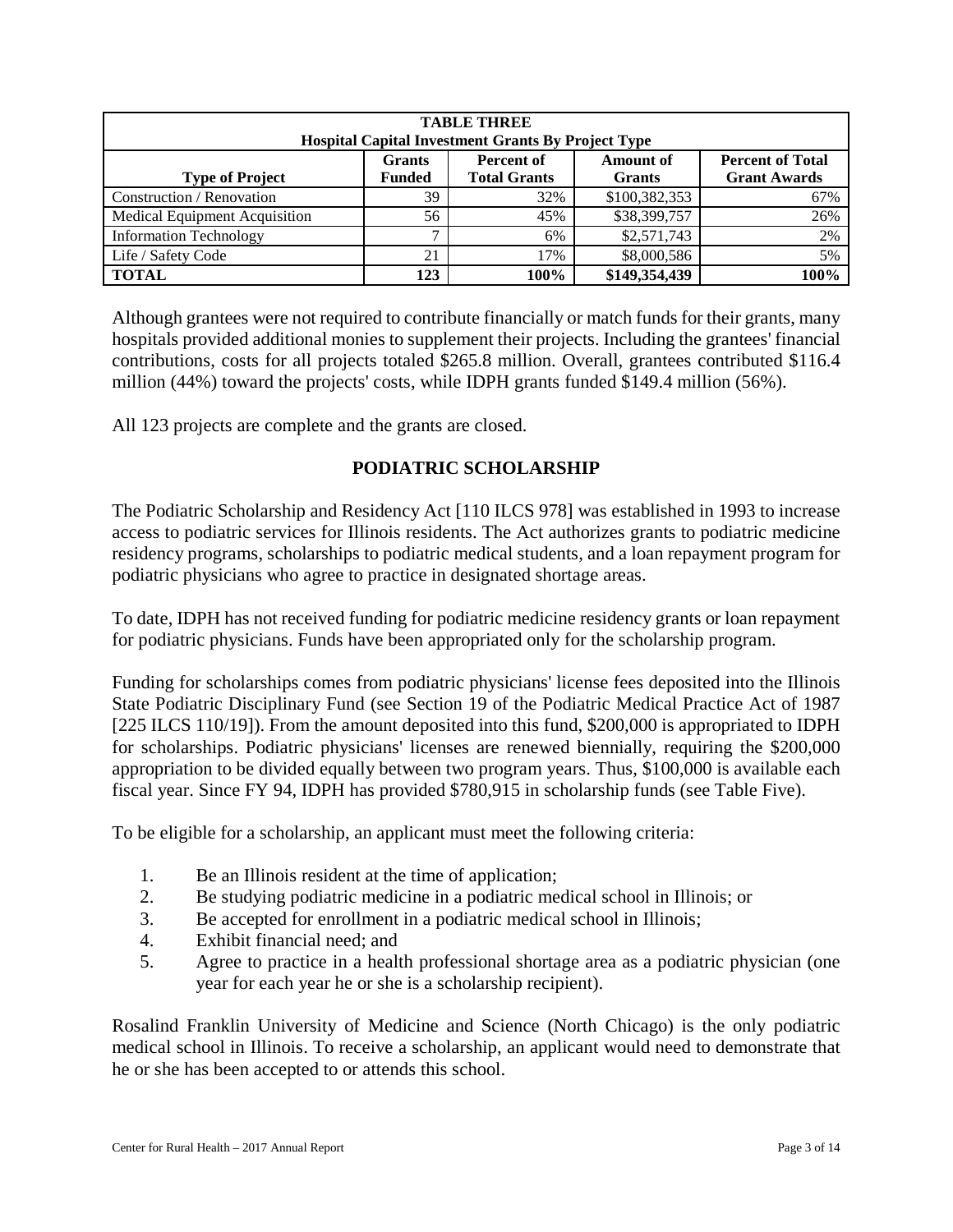IDPH utilizes various criteria in the selection of scholarship recipients. First, preference is given to individuals who have received the scholarship previously, provided the recipient:

- 1. Requests a continuation of scholarship funds;
- 2. Is enrolled and is in good academic standing at the podiatric medical school;
- 3. Is not repeating the same year of school due to poor academic performance; and
- 4. Has not voluntarily withdrawn from podiatric medical school.

If current recipients do not request a continuation of the scholarship or if they graduate, IDPH uses the following criteria to select new recipients:

- 1. Per Section 5 of the Act, minority students receive preference in the selection of scholarships. A minority student is any person who is: African American, Hispanic, Asian American, Native American, or Alaskan Native.
- 2. If more than one minority student applies or if no minority students apply, then the selection criteria include:
	- a. Interest in pursuing podiatric medicine;
	- b. Previous experience with medically underserved populations;
	- c. Previous experience in the health care delivery system;
	- d. Academic capabilities;
	- e. Financial need;
	- f. Greater number of years of podiatric medical school remaining;
	- g. Willingness to provide medical care to persons in designated shortage areas;
	- h. Greater number of years of residence in Illinois; and
	- i. U.S. citizens or those granted permanent residence in the U.S.

Since FY 94, 14 individuals have received scholarship assistance. Of these recipients, 10 were males and four were females. Seven of the 14 recipients were minorities (see Table Four).

| <b>TABLE FOUR</b><br><b>Podiatric Scholarship Recipients</b><br><b>Award Distribution By Gender</b><br>FY 1994 - 2018 |                             |  |  |  |  |  |  |
|-----------------------------------------------------------------------------------------------------------------------|-----------------------------|--|--|--|--|--|--|
| Gender                                                                                                                | <b>Number of Recipients</b> |  |  |  |  |  |  |
| Male                                                                                                                  | 10                          |  |  |  |  |  |  |
| Female                                                                                                                | 4                           |  |  |  |  |  |  |
| <b>TOTAL</b>                                                                                                          | 14                          |  |  |  |  |  |  |
| <b>Award Distribution by Ethnicity</b>                                                                                |                             |  |  |  |  |  |  |
|                                                                                                                       | FY 1994 - 2018              |  |  |  |  |  |  |
| <b>Ethnicity</b>                                                                                                      | <b>Number of Recipients</b> |  |  |  |  |  |  |
| African American                                                                                                      | 5                           |  |  |  |  |  |  |
| Asian American                                                                                                        | 2                           |  |  |  |  |  |  |
| Hispanic                                                                                                              | 0                           |  |  |  |  |  |  |
| Native American / Alaskan Native                                                                                      | $\theta$                    |  |  |  |  |  |  |
| White (not Hispanic)                                                                                                  |                             |  |  |  |  |  |  |
| <b>TOTAL</b>                                                                                                          | 14                          |  |  |  |  |  |  |

After a recipient graduates from podiatric medical school, completes residency, and becomes licensed in Illinois as a podiatric physician, he or she is required to fulfill a service obligation.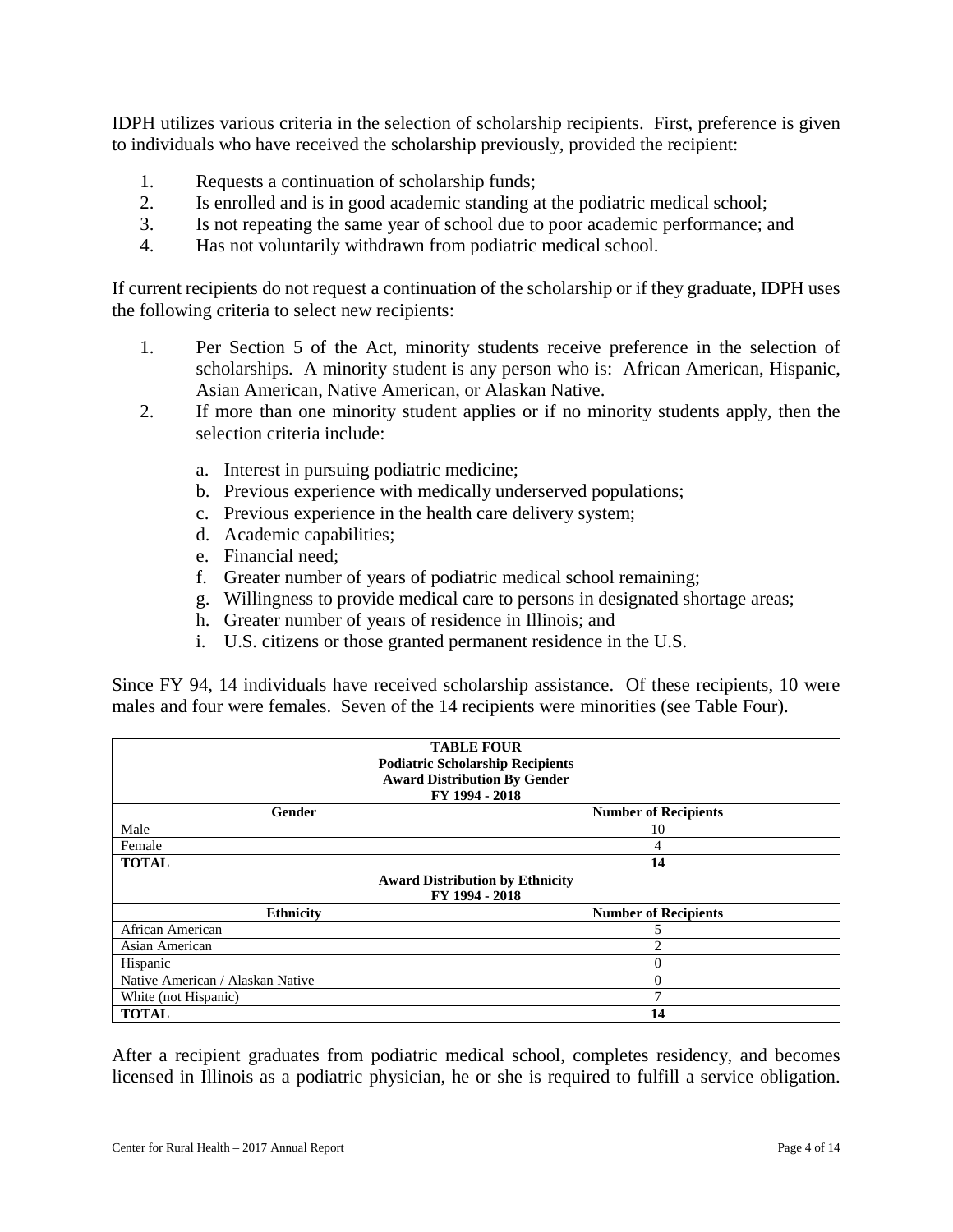Recipients must work at a medical facility located in a shortage area and provide direct patient care. Recipients must provide one year of service for each year of scholarship assistance received.

Of the 14 recipients since FY 94, seven have fulfilled their service obligation. Two recipients did not fulfill the service obligation (one did not complete school while another did not obtain a medical license). One recipient will complete the service obligation in June 2020. Another recipient will complete residency in June 2018 and begin fulfilling the obligation soon thereafter. IDPH did not award scholarships in FY 16 because no applicants met the selection criteria. Additionally, no scholarship was awarded in FY 17 because no one applied. In FY 18, IDPH selected three recipients. One award provides funds for tuition, fees, and a living stipend. The remaining awards provide partial scholarships (see Table Five).

|                  | <b>TABLE FIVE</b> |              |                                                                                                                                 |              |           |            |            |            |         |  |  |
|------------------|-------------------|--------------|---------------------------------------------------------------------------------------------------------------------------------|--------------|-----------|------------|------------|------------|---------|--|--|
|                  |                   |              |                                                                                                                                 |              |           |            |            |            |         |  |  |
|                  |                   |              | <b>Summary of Podiatric Scholarship Recipients</b>                                                                              |              |           |            |            |            |         |  |  |
| FY 1994 - 2018   |                   |              |                                                                                                                                 |              |           |            |            |            |         |  |  |
|                  | Year(s) of        |              |                                                                                                                                 |              |           |            |            |            |         |  |  |
|                  | Scholarship       | Total        |                                                                                                                                 | In Podiatric | In        | Fulfilling | Fulfilled  | Service    |         |  |  |
|                  | Assistance        | Scholarships | Assistance Provided In                                                                                                          | Medical      | Podiatric | Service    | Service    | Obligation | In      |  |  |
| Recipient        | Provided          | Provided     | $FY(s)$ <sup>(a)</sup>                                                                                                          | School       | Residency | Obligation | Obligation | Waived     | Default |  |  |
|                  |                   | \$16,405     | 1994                                                                                                                            |              |           |            | X          |            |         |  |  |
| $\overline{c}$   | $\overline{2}$    | \$33,978     | 1995, 1996                                                                                                                      |              |           |            | X          |            |         |  |  |
| 3                | $\overline{c}$    | \$35,503     | 1996, 1997                                                                                                                      |              |           |            | X          |            |         |  |  |
| 4                |                   | \$20,279     | 1999                                                                                                                            |              |           |            | X          |            |         |  |  |
| 5                | $\overline{2}$    | \$20,810     | 2000, 2001                                                                                                                      |              |           |            | X          |            |         |  |  |
| $6^{(b)}$        | $\overline{c}$    | \$46,945     | 2002, 2003                                                                                                                      |              |           |            |            | X          |         |  |  |
| 7                | $\overline{2}$    | \$45,254     | 2003, 2004                                                                                                                      |              |           |            | X          |            |         |  |  |
| 8                | $\overline{c}$    | \$51,162     | 2005, 2006                                                                                                                      |              |           |            | X          |            |         |  |  |
| 9 <sup>(c)</sup> | $\overline{4}$    | \$142,162    | 2007, 2008, 2009,                                                                                                               |              |           |            |            |            |         |  |  |
|                  |                   |              | 2011                                                                                                                            |              |           |            |            |            | х       |  |  |
| 10               | $\overline{4}$    | \$171,352    | 2009, 2010, 2011,                                                                                                               |              |           | X          |            |            |         |  |  |
|                  |                   |              | 2012                                                                                                                            |              |           |            |            |            |         |  |  |
| 11               | 3                 | \$97,072     | 2012, 2014, 2015                                                                                                                |              | X         |            |            |            |         |  |  |
| 12               |                   | \$59,253     | 2018                                                                                                                            | $\mathbf X$  |           |            |            |            |         |  |  |
| $13^{(d)}$       | .4                | \$20,370     | 2018                                                                                                                            | X            |           |            |            |            |         |  |  |
| $14^{(d)}$       | $\overline{A}$    | \$20,370     | 2018                                                                                                                            | X            |           |            |            |            |         |  |  |
| <b>Totals</b>    |                   | \$780,915    |                                                                                                                                 | 3            | 1         | 1          | 7          | 1          | 1       |  |  |
| a)               |                   |              | No award was made in FY98 as available funds were insufficient to meet the cost of one scholarship.                             |              |           |            |            |            |         |  |  |
| h)               |                   |              | Recipient did not complete podiatric medical school. IDPH waived the recipient's service obligation and repayment requirements. |              |           |            |            |            |         |  |  |

b) Recipient did not complete podiatric medical school. IDPH waived the recipient's service obligation and repayment requirements. c) Recipient was unable to obtain a podiatric medical license and defaulted on the scholarship. IDPH is pursuing repayment from the recipient.

d) Received a partial scholarship.

# **PSYCHIATRY PRACTICE INCENTIVE**

On January 1, 2011, the Psychiatry Practice Incentive Act [405 ILCS 100] was established. The Act's purpose is to improve access to psychiatric health care services through grants, scholarships, and educational loan repayment to help recruit and retain psychiatrists in shortage areas. The Act includes the following programs:

- 1. Grants to medical schools to improve psychiatric residency and child and adolescent fellowship programs;
- 2. Scholarships to students pursuing psychiatry as a medical specialty; and
- 3. Educational loan repayment for psychiatrists.

Individuals who receive scholarship or loan repayment assistance must: work at a medical facility located in a shortage area, accept medical payments (compensation to physicians for services rendered under Article V of the Illinois Public Aid Code), and serve targeted populations (medically underserved populations, persons in medically underserved areas, the uninsured, and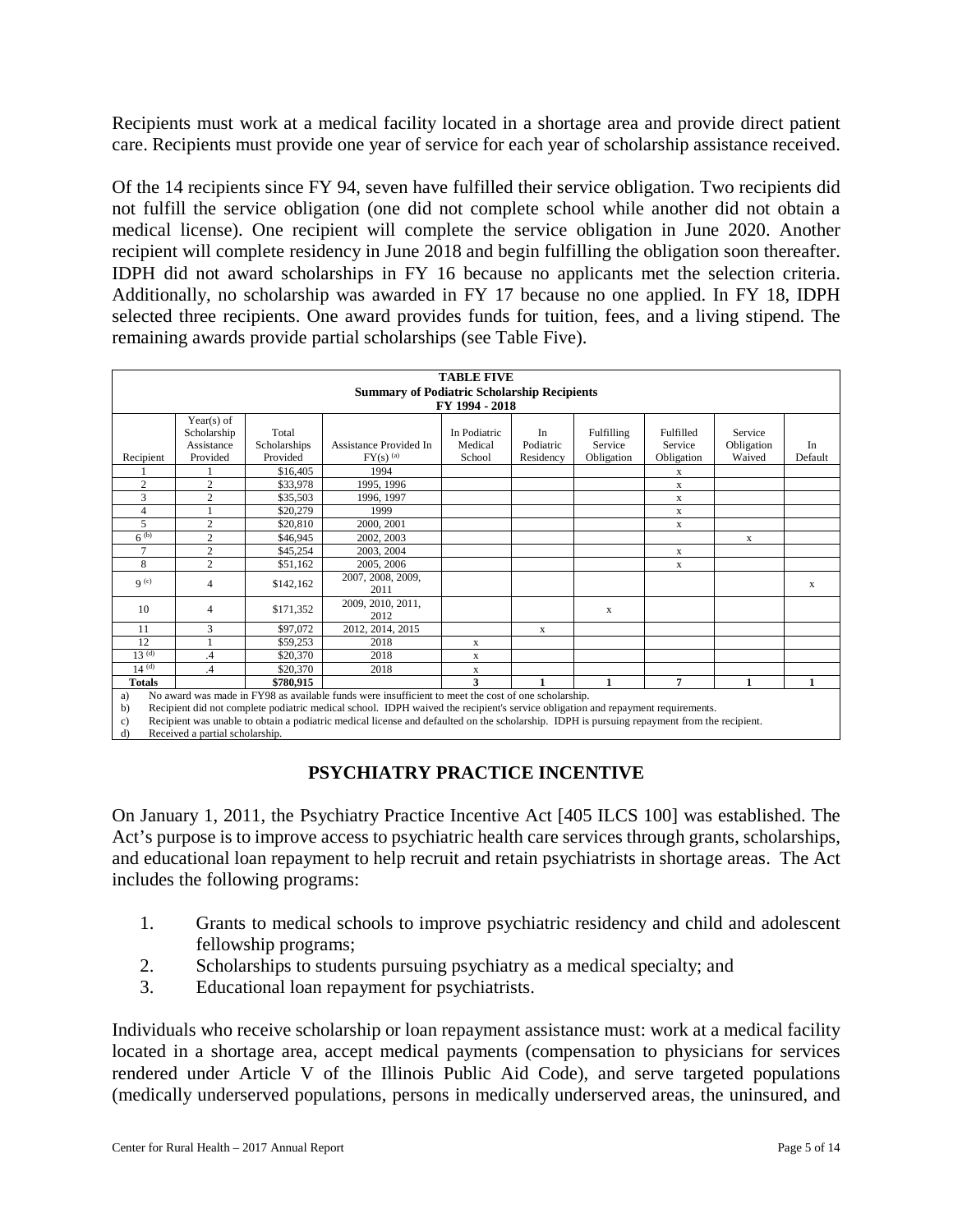persons enrolled in a medical program administered by the Illinois Department of Healthcare and Family Services).

Since the Act's establishment, IDPH has not received funding for these programs.

### Grants for Psychiatric Residency and Child and Adolescent Fellowship Programs

If funding is appropriated, IDPH can provide grants to Illinois medical schools to establish or improve psychiatric residency and child and adolescent fellowship programs. Grants must achieve the following:

- 1. Increase the number of psychiatrists practicing in shortage areas;
- 2. Increase the percentage of psychiatrists establishing practice in Illinois after residency or fellowship; and
- 3. Increase the number of accredited psychiatric practice residencies in Illinois.

As seen in Table Six, Illinois has eight medical schools. Of these schools, seven offer a psychiatric residency program. In addition, five offer a child and adolescent fellowship program.

| <b>TABLE SIX</b><br>Illinois Medical Schools - Psychiatry Residency and Child and Adolescent Fellowship Programs |                  |                   |                       |                   |                              |  |  |  |
|------------------------------------------------------------------------------------------------------------------|------------------|-------------------|-----------------------|-------------------|------------------------------|--|--|--|
| <b>Medical School</b>                                                                                            | Location         |                   | <b>Medical Degree</b> | <b>Psychiatry</b> | Child and                    |  |  |  |
|                                                                                                                  |                  | <b>Allopathic</b> | Osteopathic           | <b>Residency</b>  | <b>Adolescent Fellowship</b> |  |  |  |
| Loyola University                                                                                                | Maywood          | X                 |                       | X                 |                              |  |  |  |
| Midwestern University                                                                                            | Downers Grove    |                   | X                     |                   |                              |  |  |  |
| Northwestern University                                                                                          | Chicago          | X                 |                       | X                 | X                            |  |  |  |
| <b>Rosalind Franklin University</b>                                                                              | North Chicago    | X                 |                       | X                 |                              |  |  |  |
| Rush University                                                                                                  | Chicago          | X                 |                       | X                 | X                            |  |  |  |
| Southern Illinois University                                                                                     | Springfield      | X                 |                       | X                 | X                            |  |  |  |
| University of Chicago                                                                                            | Chicago          | X                 |                       | X                 | X                            |  |  |  |
| University of Illinois                                                                                           | Chicago          | X                 |                       | X                 | X                            |  |  |  |
|                                                                                                                  | Peoria           | X                 |                       | X                 |                              |  |  |  |
|                                                                                                                  | <b>Rockford</b>  | X                 |                       |                   |                              |  |  |  |
|                                                                                                                  | Urbana-Champaign | X                 |                       |                   |                              |  |  |  |

# Psychiatric Medical Student Scholarships

If funding is appropriated, IDPH can provide scholarship assistance to students who pursue psychiatry. The scholarship would cover tuition, fees, and living expenses for the recipient and could be awarded for up to four years. To receive the scholarship, a recipient must agree to: work full-time as a psychiatrist in a medical facility located in a shortage area (one year for each year of scholarship assistance received), accept medical reimbursement payments, and serve targeted populations (e.g., persons in medically underserved areas, uninsured populations, and persons enrolled in a medical program administered by the Illinois Department of Healthcare and Family Services).

#### Educational Loan Repayment

If funding is appropriated, IDPH can provide up to \$25,000 annually to a psychiatrist to assist in the repayment of educational loans used for tuition and other reasonable educational expenses. In exchange for loan repayment assistance, the psychiatrist must: work for at least three years at a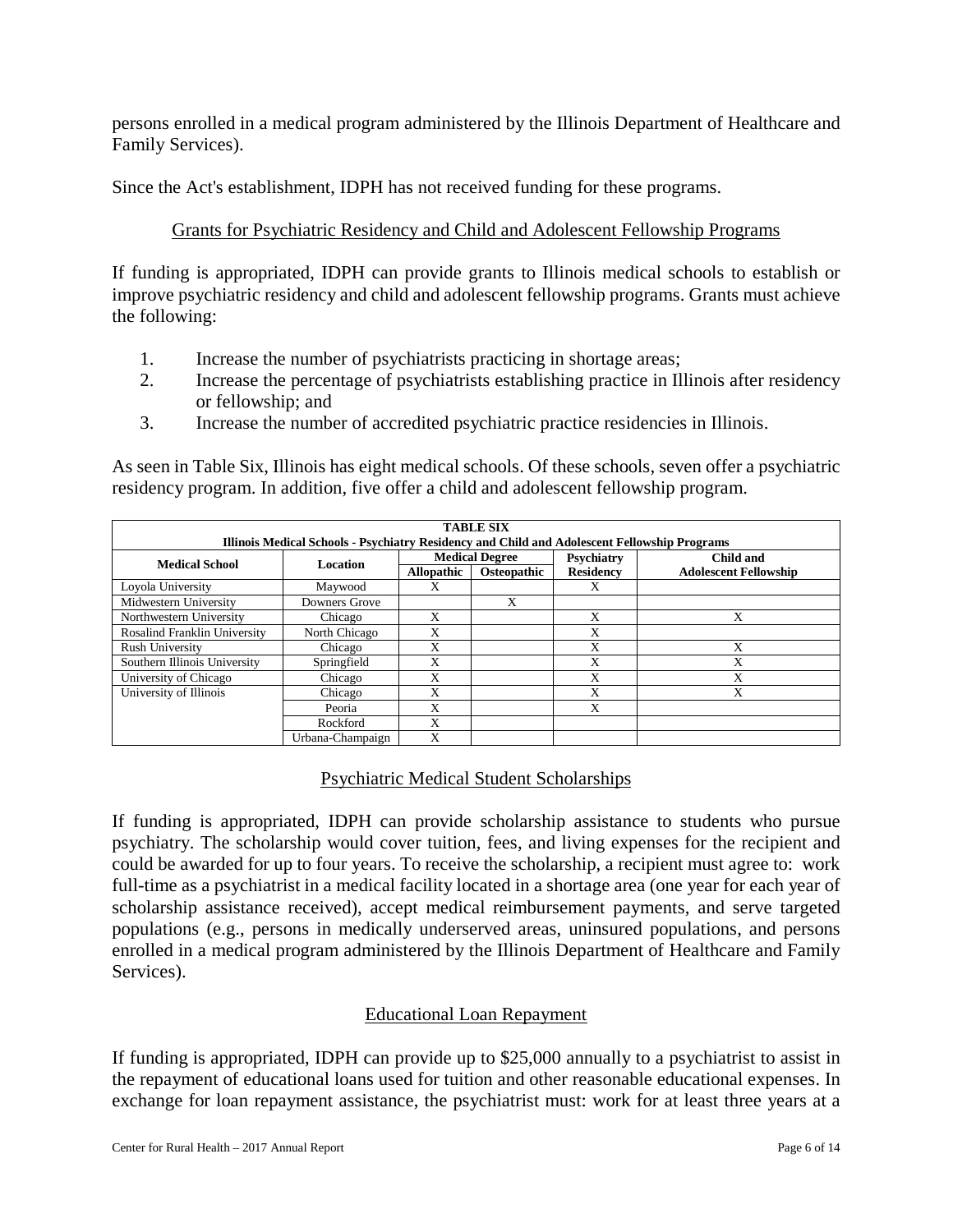medical facility in a shortage area, accept medical reimbursement payments, and serve targeted populations (e.g., underinsured or uninsured individuals, persons residing in medically underserved areas, and Medicaid recipients).

#### Shortage Areas

Mental health shortage areas are designated by analyzing the availability of mental health providers, assessing demographic characteristics, and identifying the health status of residents. There are three types of mental health shortage designations: geographic, population group, and facility. Based on these requirements, Illinois has 36 geographic area/population groups and 80 facility-based shortage areas (see Table Seven).

| <b>TABLE SEVEN</b><br>Mental Health HPSA Geographic, Population and Facility Designations in Illinois |                               |  |  |  |  |  |  |  |
|-------------------------------------------------------------------------------------------------------|-------------------------------|--|--|--|--|--|--|--|
| <b>Mental Health HPSA Type</b>                                                                        | <b>Number of Designations</b> |  |  |  |  |  |  |  |
| Geographic Area / Population Group                                                                    | 36                            |  |  |  |  |  |  |  |
| Facility-Based                                                                                        |                               |  |  |  |  |  |  |  |
| <b>Comprehensive Health Centers</b>                                                                   | 49                            |  |  |  |  |  |  |  |
| <b>Correctional Facilities</b>                                                                        | 19                            |  |  |  |  |  |  |  |
| <b>Rural Health Clinics</b>                                                                           |                               |  |  |  |  |  |  |  |
| <b>State Mental Hospital</b>                                                                          |                               |  |  |  |  |  |  |  |

#### **FAMILY PRACTICE RESIDENCY**

In 1977, the Family Practice Residency Act [110 ILCS 935] was established to improve primary care services, increase access to those services, and reduce health care disparities. To address these requirements, IDPH is authorized to provide the following:

- 1. Grants to family practice residency programs;
- 2. Scholarships for medical students who pursue primary care as a specialty; and
- 3. Loan repayment options for physicians and other eligible primary care providers who agree to practice in underserved areas of Illinois.

#### Family Practice Residency Grants

If funding is appropriated, IDPH can provide grants to Illinois medical schools to establish or improve family practice residency programs. Grants must achieve the following:

- 1. Increase the number of family practice physicians in shortage areas;
- 2. Increase the percentage of obstetricians establishing practice in Illinois upon completion of residency;
- 3. Increase the number of accredited family practice residencies in Illinois;
- 4. Increase the percentage of family practice physicians establishing practice in Illinois upon completion of residency; and
- 5. Provide funds for the rental of office space, purchase of equipment, and other uses to allow practitioners to locate their practices in communities in shortage areas.

IDPH has not received funding for this program since FY 2003.

#### Educational Loan Repayment for Physicians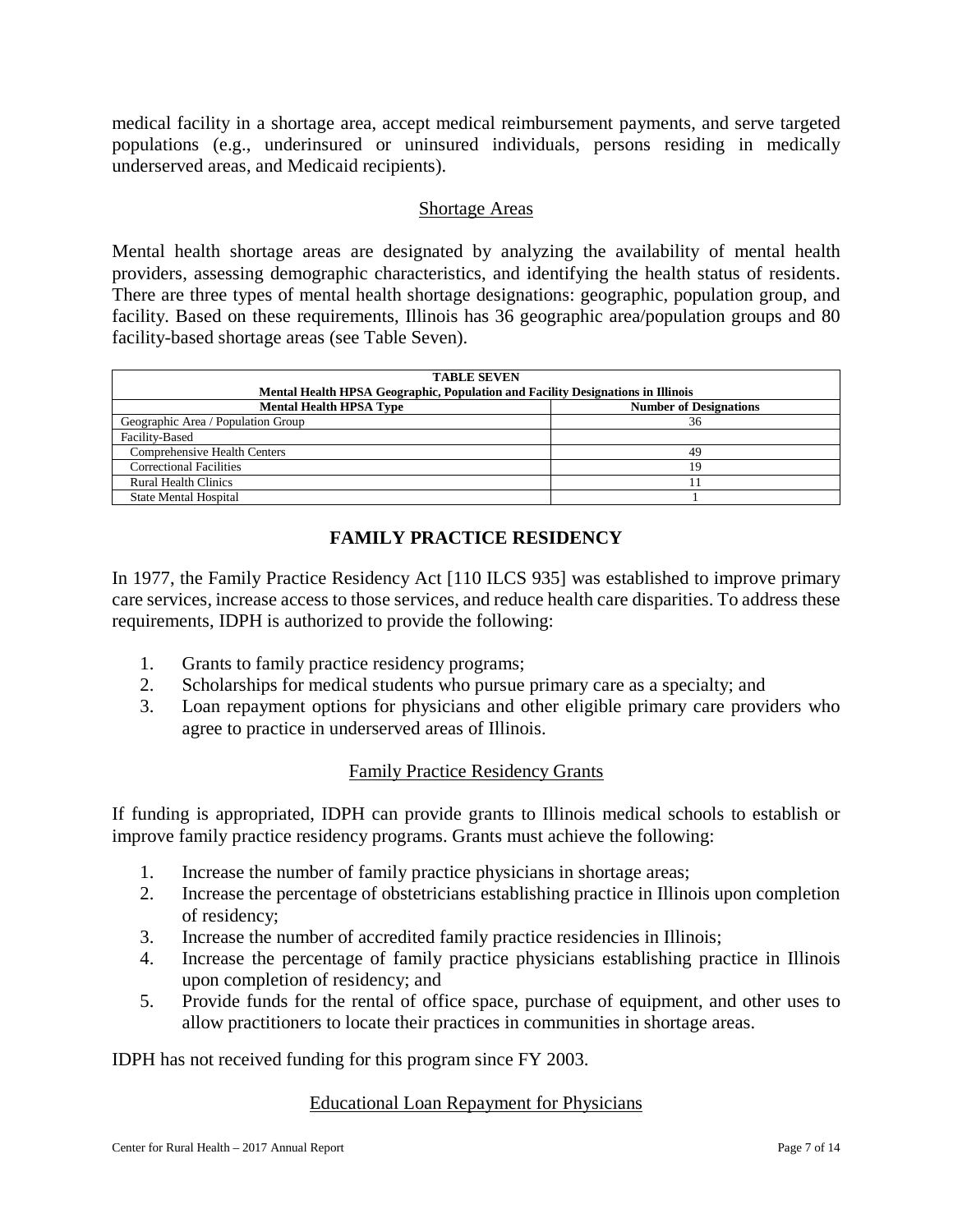The Educational Loan Repayment for Physicians program is designed to provide educational loan repayment to physicians and other primary care providers. In exchange for financial assistance, recipients are required to practice in underserved areas of Illinois. This program has never received an appropriation.

#### Medical Student Scholarship Program

The Medical Student Scholarship Program (MSSP) provides financial assistance to medical students to offset the costs of tuition, fees, and living expenses. In exchange for scholarship assistance, recipients agree to complete training in a primary care specialty and practice in an underserved area of Illinois.

To apply for the scholarship, an individual must meet the following requirements:

- 1. Be an Illinois resident;
- 2. Demonstrate financial need;
- 3. Be accepted by or enrolled in a medical school in Illinois;
- 4. Demonstrate good academic standing; and
- 5. Pursue a primary care specialty (family practice, general internal medicine, general pediatrics, obstetrics/gynecology, or internal medicine/pediatrics).

Before receiving funds, recipients enter into a grant agreement that sets forth the conditions of the scholarship. Failure to meet those terms requires the recipient to reimburse the State of Illinois three times the total amount of the scholarship funds received.

After medical school, most residency programs for primary care specialties require three years for completion. Obstetrics-gynecology and combined internal medicine-pediatrics programs require four years. Within 30 days after completion of training, the recipient must establish a full-time primary care practice, providing direct patient care in a shortage area. Recipients must provide one year of service for each year scholarship funds were received.

Funding for MSSP began in FY 79. New participants were added for only two years, however. Budget reductions prohibited new awards until FY 85. Awards continued through FY 2010, when budget reductions allowed funding for continuing students only. For FYs 2011 – 2018, no funding was appropriated (see Table Eight).

| <b>TABLE EIGHT</b>                         |                                          |          |  |  |  |  |  |  |  |
|--------------------------------------------|------------------------------------------|----------|--|--|--|--|--|--|--|
| <b>Medical Student Scholarship Program</b> |                                          |          |  |  |  |  |  |  |  |
| FY 1979 to 2018                            |                                          |          |  |  |  |  |  |  |  |
| <b>Fiscal Year</b>                         | Appropriation<br><b>New Scholarships</b> |          |  |  |  |  |  |  |  |
| 1979                                       | 100,000                                  | 13       |  |  |  |  |  |  |  |
| 1980                                       | 250,000                                  | 12       |  |  |  |  |  |  |  |
| 1981                                       | 325,000                                  | 17       |  |  |  |  |  |  |  |
| 1982                                       | 268,700                                  | $\theta$ |  |  |  |  |  |  |  |
| 1983                                       | 165,500                                  | $\Omega$ |  |  |  |  |  |  |  |
| 1984                                       | 39,800                                   | $\Omega$ |  |  |  |  |  |  |  |
| 1985                                       | 1,000,000                                | 61       |  |  |  |  |  |  |  |
| 1986                                       | 2,000,000                                | 62       |  |  |  |  |  |  |  |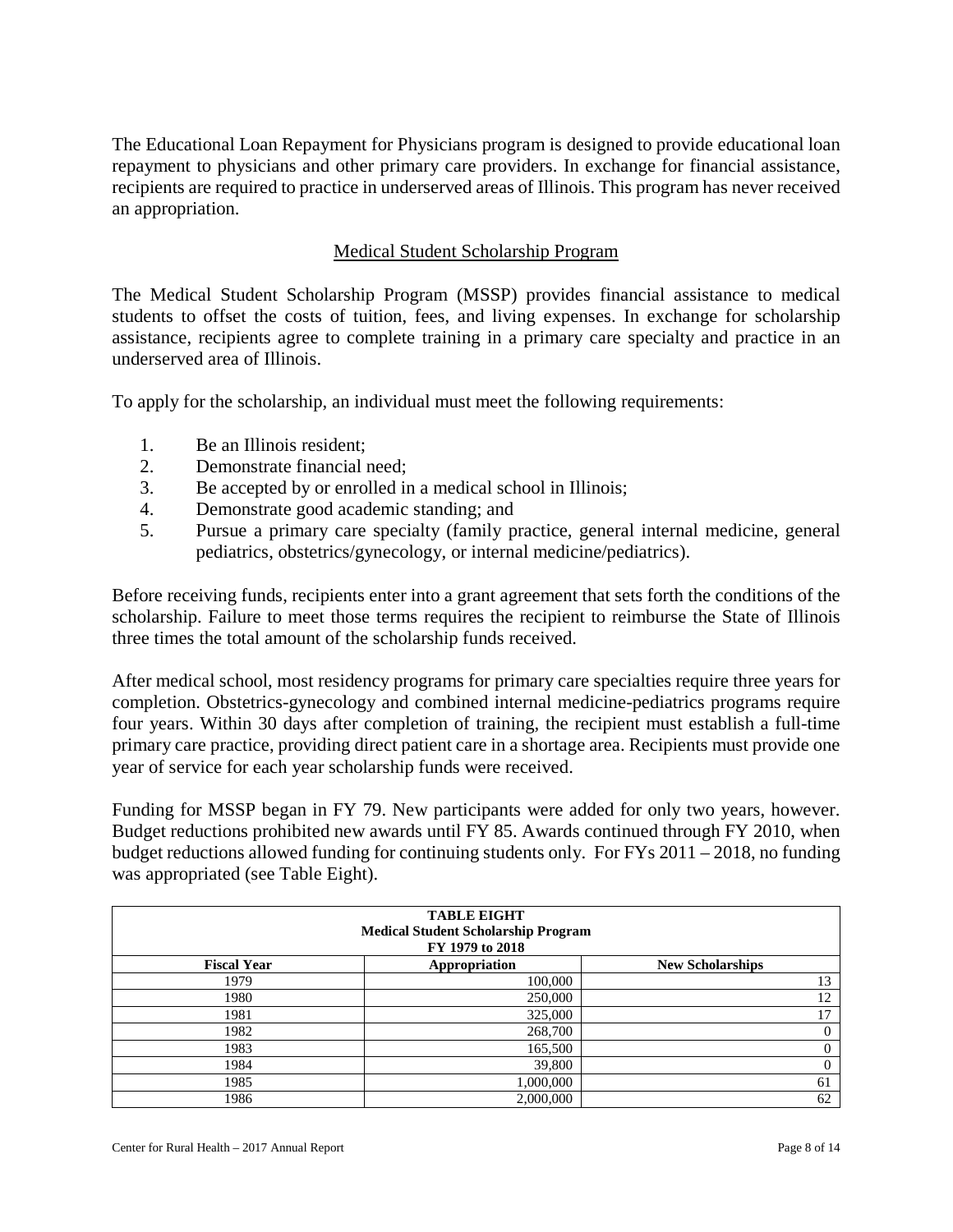| <b>TABLE EIGHT</b><br><b>Medical Student Scholarship Program</b><br>FY 1979 to 2018 |                                                                                                            |                         |  |  |  |  |  |
|-------------------------------------------------------------------------------------|------------------------------------------------------------------------------------------------------------|-------------------------|--|--|--|--|--|
| <b>Fiscal Year</b>                                                                  | Appropriation                                                                                              | <b>New Scholarships</b> |  |  |  |  |  |
| 1987                                                                                | 2,910,900                                                                                                  | 60                      |  |  |  |  |  |
| 1988                                                                                | 2,794,500                                                                                                  | 29                      |  |  |  |  |  |
| 1989                                                                                | 2,300,000                                                                                                  | $\overline{31}$         |  |  |  |  |  |
| 1990                                                                                | 2,700,000                                                                                                  | 59                      |  |  |  |  |  |
| 1991                                                                                | 2,700,000                                                                                                  | 36                      |  |  |  |  |  |
| 1992                                                                                | 2,619,000                                                                                                  | 39                      |  |  |  |  |  |
| 1993                                                                                | 2,600,000                                                                                                  | 33                      |  |  |  |  |  |
| 1994                                                                                | 2,600,000                                                                                                  | $\overline{36}$         |  |  |  |  |  |
| 1995                                                                                | 2,675,000                                                                                                  | 39                      |  |  |  |  |  |
| 1996                                                                                | 2,775,000                                                                                                  | 22                      |  |  |  |  |  |
| 1997                                                                                | 3,445,000                                                                                                  | 56                      |  |  |  |  |  |
| 1998                                                                                | 3,445,000                                                                                                  | 25                      |  |  |  |  |  |
| 1999                                                                                | 3,445,000                                                                                                  | $\overline{31}$         |  |  |  |  |  |
| 2000                                                                                | 3,445,000                                                                                                  | $\overline{24}$         |  |  |  |  |  |
| 2001                                                                                | 3,445,000                                                                                                  | 14                      |  |  |  |  |  |
| 2002                                                                                | 2,945,000                                                                                                  | 19                      |  |  |  |  |  |
| 2003                                                                                | 2,945,000                                                                                                  | $\overline{15}$         |  |  |  |  |  |
| 2004                                                                                | 2,695,000                                                                                                  | 23                      |  |  |  |  |  |
| 2005                                                                                | 2,750,000                                                                                                  | 10                      |  |  |  |  |  |
| 2006                                                                                | 2,750,000                                                                                                  | 14                      |  |  |  |  |  |
| 2007                                                                                | 2,750,000                                                                                                  | 22                      |  |  |  |  |  |
| 2008                                                                                | 2,750,000                                                                                                  | 14                      |  |  |  |  |  |
| 2009                                                                                | 2,475,000                                                                                                  | 10                      |  |  |  |  |  |
| $2010^{(1)}$                                                                        | 1,500,000                                                                                                  | $\boldsymbol{0}$        |  |  |  |  |  |
| $2011 - 2018$                                                                       | $\Omega$                                                                                                   | $\Omega$                |  |  |  |  |  |
| <b>TOTALS</b>                                                                       | \$71,608,400                                                                                               | 826                     |  |  |  |  |  |
|                                                                                     | Budget reductions in FY10 allowed funding for continuing students only. New scholarships were not awarded. |                         |  |  |  |  |  |

In FY 17, 37 scholarship recipients were fulfilling their obligation by providing primary care services in medical facilities in underserved areas. Of these providers, 13 were practicing in rural locations and 24 were practicing in urban areas. It is estimated that each physician provides primary care services to 1,500 patients per year. The placement of these 37 physicians in underserved areas resulted in increased access to care for 55,500 Illinois residents.

# **NURSING EDUCATION SCHOLARSHIP**

The Nursing Education Scholarship Program (NESP) is authorized by the Nursing Education Scholarship Law [110 ILCS 975], enacted in 1994. The goal of NESP is to increase the number of nurses working in Illinois. Scholarships are offered as an incentive for individuals to pursue careers in nursing and are used to provide funds to help meet the costs of tuition and living expenses. In 2005, the Law was amended to allow scholarships to recipients pursuing graduate degrees in nursing. In 2009, the Law was amended again to provide scholarships to recipients pursuing graduate degrees in nursing to become nurse educators.

NESP authorizes scholarships for students enrolled in the following programs:

- 1. Certificate in practical nursing;
- 2. Associate degree in nursing;
- 3. Hospital-based diploma in nursing;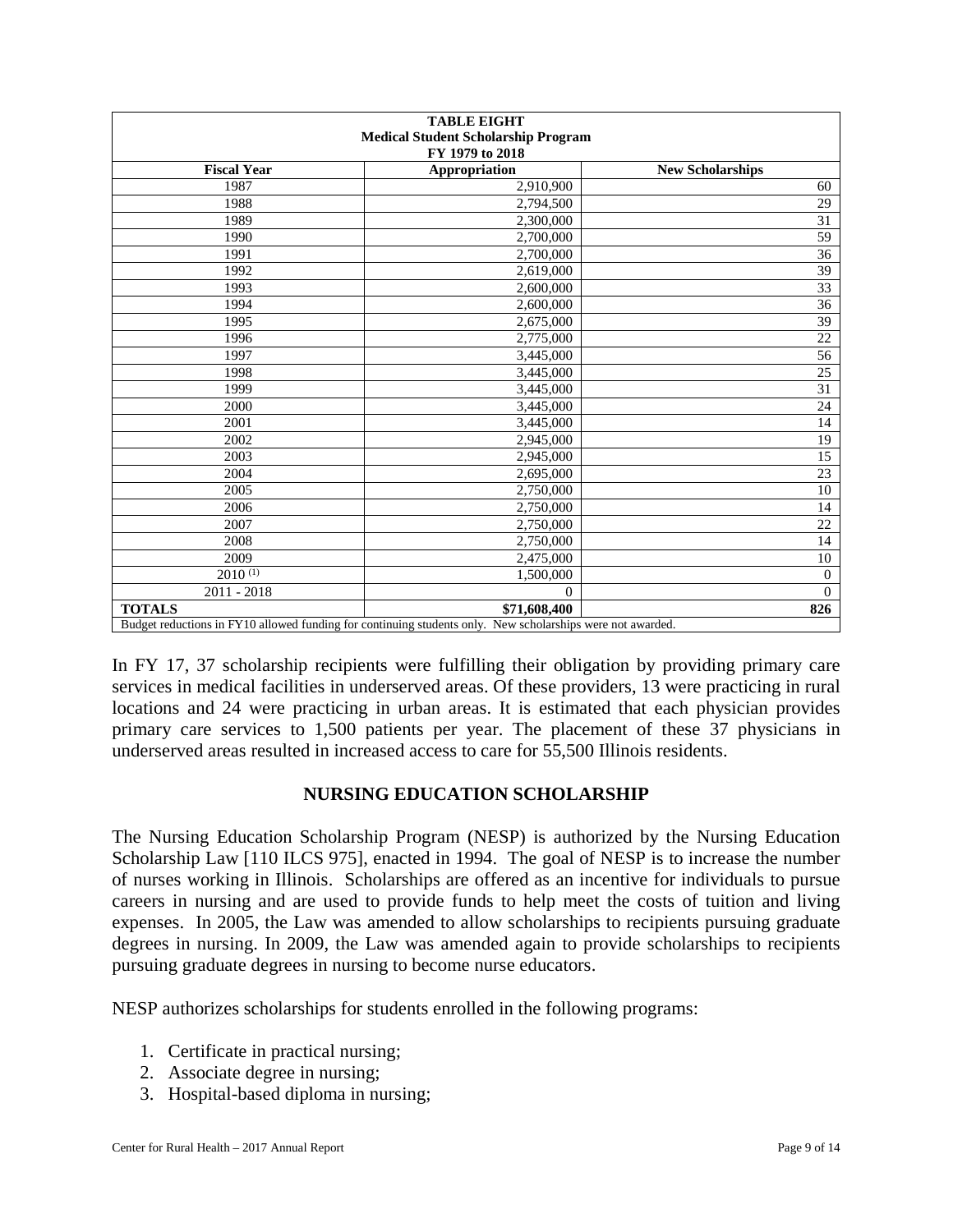- 4. Baccalaureate degree in nursing; and
- 5. Graduate degree in nursing (master or doctorate degree).

Funding for NESP is provided from nurse license renewal fees collected by the Illinois Department of Financial and Professional Regulation. The program is administered by IDPH, which awards scholarships and monitors recipients throughout their education and employment obligation periods.

To apply for the scholarship, an individual must:

- 1. Be an Illinois resident for at least one year prior to applying;
- 2. Be a U.S. citizen or lawful permanent resident alien;
- 3. Exhibit financial need;
- 4. Agree to work as a nurse in Illinois providing direct patient care one year for each year of scholarship assistance received; or
- 5. Agree to teach students at an approved nursing program in Illinois two years for each year of scholarship assistance received (for nurse educators); and
- 6. Be admitted, or accepted for admission, to a pre-licensure nursing education program approved by the Illinois Department of Financial and Professional Regulation or a postlicensure nursing education program approved by the Illinois Board of Higher Education.

Scholarships are awarded to recipients at approved institutions for the following duration:

- 1. One year for a practical nursing program;
- 2. Two years for associate degree in nursing program;
- 3. Three years for hospital-based diploma in nursing program;
- 4. Four years for baccalaureate degree in nursing program;
- 5. Three years for graduate degree in nursing program to become a nurse educator; and
- 6. Five years for graduate degree in nursing program.

The Law also requires that scholarships be awarded based on the following distribution:

- 1. 10% for recipients pursuing a certificate in practical nursing;
- 2. 30% for recipients pursuing an associate degree or a hospital-based diploma in nursing;
- 3. 40% for recipients pursuing baccalaureate degrees in nursing; and
- 4. 20% for recipients pursuing a graduate degree in nursing.

Scholarships are awarded to students who have the greatest financial need, with a grade point average of at least 3.0, and who have the least number of hours remaining to complete their nursing degrees.

Before receiving scholarship funds, a recipient must enter into an agreement with IDPH that sets forth the terms of performance during their nursing education and the service obligation that results from the scholarship. Failure to meet these obligations requires the recipient to repay the State the full amount of the scholarship funds received plus 7% interest.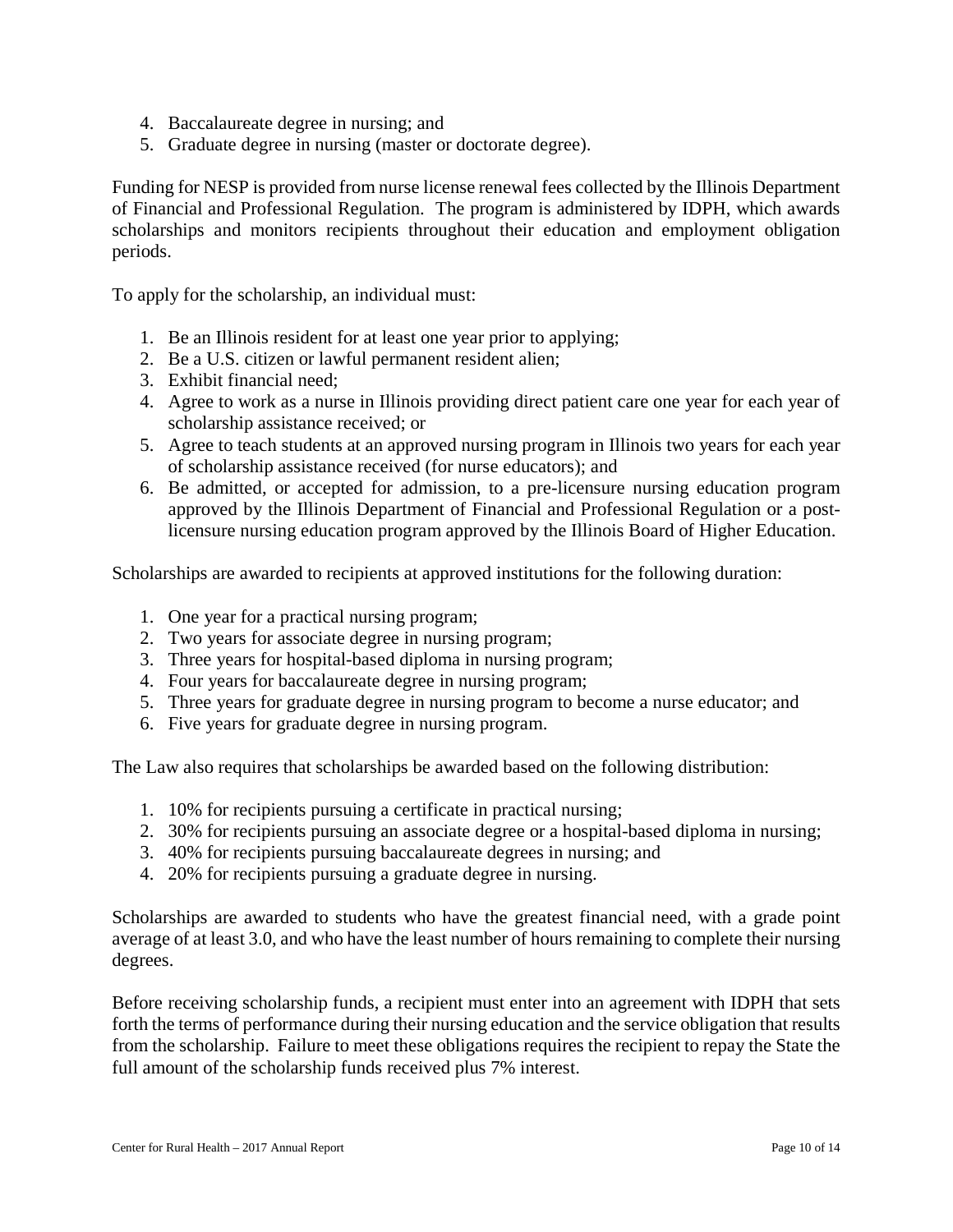For FY 1994 and 1995, the program was appropriated \$285,000 each year to provide scholarships. From FYs 1996 through 2001, the program received an annual appropriation of \$315,000. From FY 2002 through FY 2005, the program received \$750,000 per year. In FY 2006 the appropriation was increased to \$1,200,000 in response to the addition of graduate students. This level of funding remained consistent through FY 2015. In FY 2016, the appropriation was increased to \$2,000,000 annually. Overall, \$23,460,000 has been appropriated to the program, providing scholarships for 2,434 individuals.

Since FY 2005, \$15,614,937 in scholarship funds have been awarded to 1,183 students (see Table Nine). As seen in the table, 59 scholarship recipients do not have this information because it was not in their files. Information prior to FY 2005 is unavailable.

| <b>TABLE NINE</b><br><b>Nursing Education Scholarship Program</b><br>Scholarship Recipients and Nursing Certificates, Diplomas, and Degrees Declared<br>FY 2005 - 2018                                                              |                |        |              |        |  |  |  |  |  |  |
|-------------------------------------------------------------------------------------------------------------------------------------------------------------------------------------------------------------------------------------|----------------|--------|--------------|--------|--|--|--|--|--|--|
| <b>Amount of</b><br>Percentage of<br>Scholarship<br>Scholarship<br>Percentage of<br><b>Nursing Certificate, Diploma, or Degree Declared</b><br><b>Number of Recipients</b><br><b>Recipients</b><br><b>Funding</b><br><b>Funding</b> |                |        |              |        |  |  |  |  |  |  |
| Certificate in Practical Nursing                                                                                                                                                                                                    | 164            | 13.9%  | \$905,662    | 5.8%   |  |  |  |  |  |  |
| Associate Degree in Nursing                                                                                                                                                                                                         | 380            | 32.1%  | \$3,066,503  | 19.6%  |  |  |  |  |  |  |
| Hospital-Based Diploma in Nursing                                                                                                                                                                                                   | 23             | 1.9%   | \$313,823    | 2.0%   |  |  |  |  |  |  |
| Baccalaureate Degree in Nursing                                                                                                                                                                                                     | 482            | 40.7%  | \$8,195,606  | 52.5%  |  |  |  |  |  |  |
| Graduate Degree in Nursing, includes: (1)                                                                                                                                                                                           |                |        |              |        |  |  |  |  |  |  |
| Master of Science – Advanced Practice Nurse                                                                                                                                                                                         | 9              | 0.8%   | \$400,407    | 2.6%   |  |  |  |  |  |  |
| Master of Science – Nurse Educator                                                                                                                                                                                                  | 35             | 2.9%   | \$788.482    | 5.0%   |  |  |  |  |  |  |
| Master of Science – Nurse Practitioner                                                                                                                                                                                              | 3              | 0.3%   | \$188,914    | 1.2%   |  |  |  |  |  |  |
| Master of Science – General Nursing                                                                                                                                                                                                 | 21             | 1.8%   | \$452,781    | 2.9%   |  |  |  |  |  |  |
| Doctor of Philosophy                                                                                                                                                                                                                | 5              | 0.4%   | \$200,416    | 1.3%   |  |  |  |  |  |  |
| Doctor of Nursing Practice                                                                                                                                                                                                          | $\overline{c}$ | 0.2%   | \$62,410     | 0.4%   |  |  |  |  |  |  |
| Unknown                                                                                                                                                                                                                             | 59             | 5.0%   | \$1,039,932  | 6.7%   |  |  |  |  |  |  |
| <b>TOTALS</b>                                                                                                                                                                                                                       | 1.183          | 100.0% | \$15,614,937 | 100.0% |  |  |  |  |  |  |
| 1) Combining all graduate school recipients, 75 received scholarship assistance totaling \$2,093,410.26. This is 6.3% of all recipients and 13.4% of all funding.                                                                   |                |        |              |        |  |  |  |  |  |  |

The Law states that recipients who receive scholarships must graduate from nursing school, become licensed, and fulfill the service obligation. The obligation requires recipients to work as a nurse in a medical facility in Illinois providing direct patient care. For these recipients, the obligation is one year for each year of scholarship assistance received. Recipients who received scholarships to become nurse educators must be employed by a school approved by the Illinois Department of Financial and Professional Regulation or the Illinois Board of Higher Education. For these recipients, the obligation is two years for each year of scholarship assistance received.

As seen in Table 10, 628 recipients graduated, became licensed, and fulfilled their service obligation since 2005. Eleven recipients defaulted on their scholarships and IDPH pursued collections. Despite extensive collection activities, these scholarships were deemed uncollectible by the Illinois Attorney General. An additional 19 recipients defaulted on the scholarship but repaid all funds in full. The table also shows that two recipients are permanently disabled. The scholarship law states that recipients deemed permanently disabled are not required to fulfill the obligation nor repay scholarship funds. Moreover, 135 recipients are currently working as nurses fulfilling their obligation and an additional 80 recipients have graduated from school and are seeking employment. These recipients must begin fulfilling the obligation within 12 months of graduation. 118 recipients are currently enrolled in school and 55 recipients withdrew from school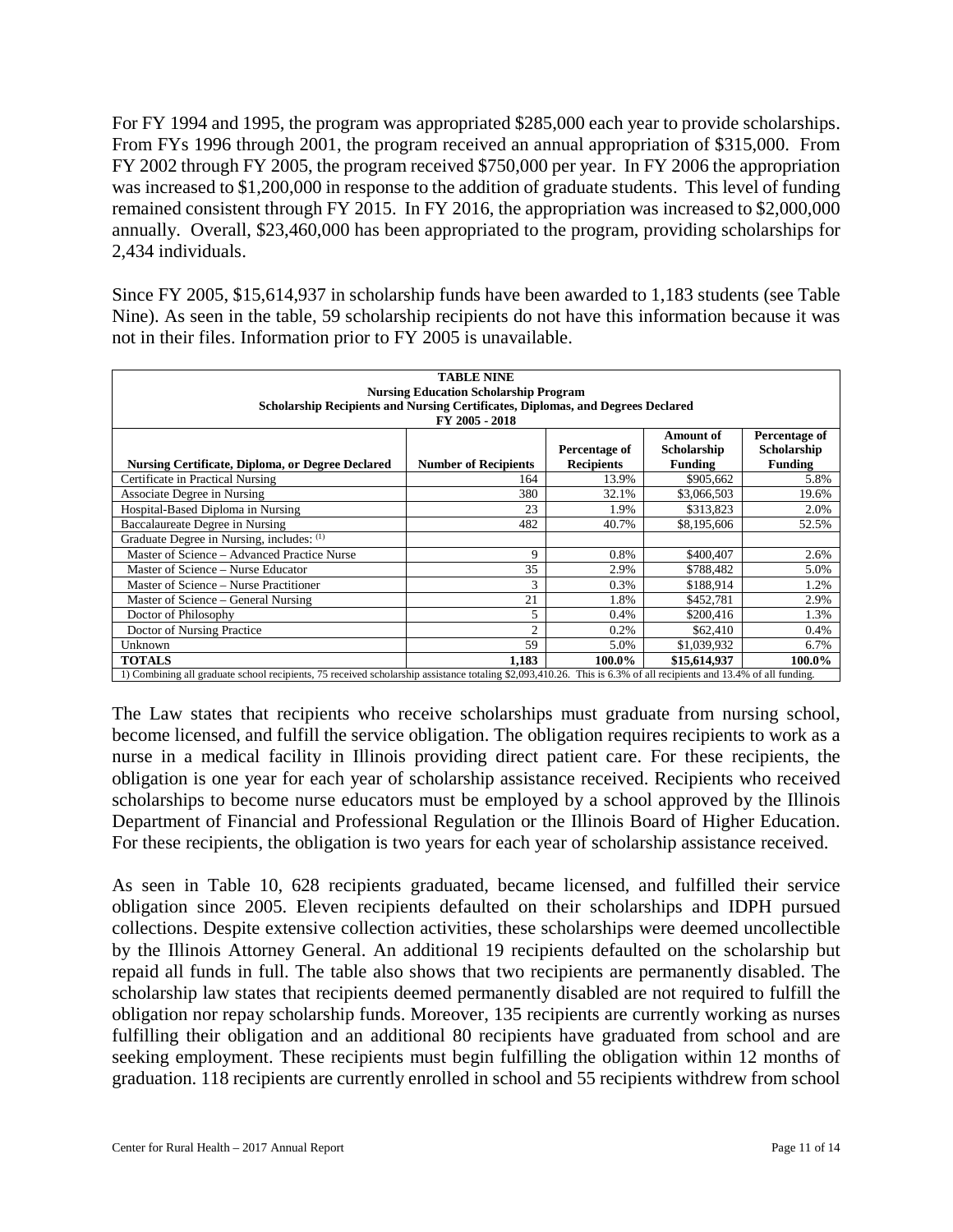prior to completing their studies. These recipients withdrew before any scholarship funds were issued.

Currently, there are 135 recipients that are in collections. These individuals defaulted on the scholarship by not graduating from nursing school, becoming licensed, or fulfilling the obligation. These individuals have entered into repayment contracts with IDPH. The scholarship law gives recipients six years to repay IDPH all of the scholarship funds received.

| <b>TABLE TEN</b><br><b>Nursing Education Scholarship Program</b><br><b>Status of Scholarship Recipients</b>                                                                                                  |                |        |              |         |  |  |  |  |  |  |
|--------------------------------------------------------------------------------------------------------------------------------------------------------------------------------------------------------------|----------------|--------|--------------|---------|--|--|--|--|--|--|
| FY 2005 - 2018<br><b>Amount of</b><br>Percentage of<br>Scholarship<br>Number of<br>Scholarship<br>Percentage of<br><b>Recipients</b><br><b>Recipients</b><br>Funding<br>Funding<br><b>Recipients' Status</b> |                |        |              |         |  |  |  |  |  |  |
| Closed – Fulfilled Service Obligation                                                                                                                                                                        | 628            | 53.1%  | \$8,388,955  | 53.7%   |  |  |  |  |  |  |
| Closed – Scholarship Funds Uncollectable                                                                                                                                                                     | 11             | 0.9%   | \$75,322     | 0.5%    |  |  |  |  |  |  |
| Closed – Repaid Scholarship Funds                                                                                                                                                                            | 19             | 1.6%   | \$91,074     | $0.6\%$ |  |  |  |  |  |  |
| <b>Permanently Disabled</b>                                                                                                                                                                                  | $\overline{c}$ | 0.2%   | \$14,403     | 0.1%    |  |  |  |  |  |  |
| Employed – Working to Fulfill Obligation                                                                                                                                                                     | 135            | 11.4%  | \$3,292,790  | 21.1%   |  |  |  |  |  |  |
| Graduated – Seeking Employment to Fulfill Obligation                                                                                                                                                         | 80             | 6.8%   | \$1,076,789  | 6.9%    |  |  |  |  |  |  |
| In Collections                                                                                                                                                                                               | 135            | 11.4%  | \$1,483,335  | 9.5%    |  |  |  |  |  |  |
| In Nursing School                                                                                                                                                                                            | 118            | 10.0%  | \$1,192,268  | 7.6%    |  |  |  |  |  |  |
| Withdrew – Dropped Out of Nursing School                                                                                                                                                                     | 55             | 4.6%   | \$0          | $0.0\%$ |  |  |  |  |  |  |
| <b>TOTALS</b>                                                                                                                                                                                                | 1,183          | 100.0% | \$15,614,937 | 100.0%  |  |  |  |  |  |  |

#### **J-1 VISA WAIVER**

J-1 Physicians, also known as foreign medical graduates, are physicians from other countries who receive a J-1 visa to further their medical education in the U.S. The visa allows holders to remain in the U.S. until their studies are complete. At the end of their studies they must return to their home country for two years before applying for employment authorization in the U.S. A J-1 Visa Waiver waives the two-year home residency requirement and allows a physician to stay in the U.S. to practice at a medical facility located in a shortage area.

State health departments recommend waivers to the U.S. Department of State. States can make a maximum of 30 waiver recommendations per year. Physicians who receive a waiver must work at a medical facility located in a shortage area for at least three years. Thus, 90 physicians are actively participating in the program at any given time.

The waiver program was created in 1994 through an amendment to the Immigration and National Act. At that time, a state department of public health could recommend 20 waivers per year. In 2002, the statute was amended to allow 30 waivers per state per year. Since 2003, Illinois has had 443 physicians participate in the waiver program (data from 1994 – 2002 is unavailable).

Between 2011 and 2017, IDPH made 207 waiver recommendations. Of this number, 115 physicians were primary care and 92 were specialists. Also, 162 practiced at medical facilities in urban shortage areas, while 92 practiced at medical facilities in rural shortage areas. In addition, 129 physicians worked at hospitals and 78 worked in clinics. During this time, these physicians had 1,833,976 patient encounters. Table 11 displays this information.